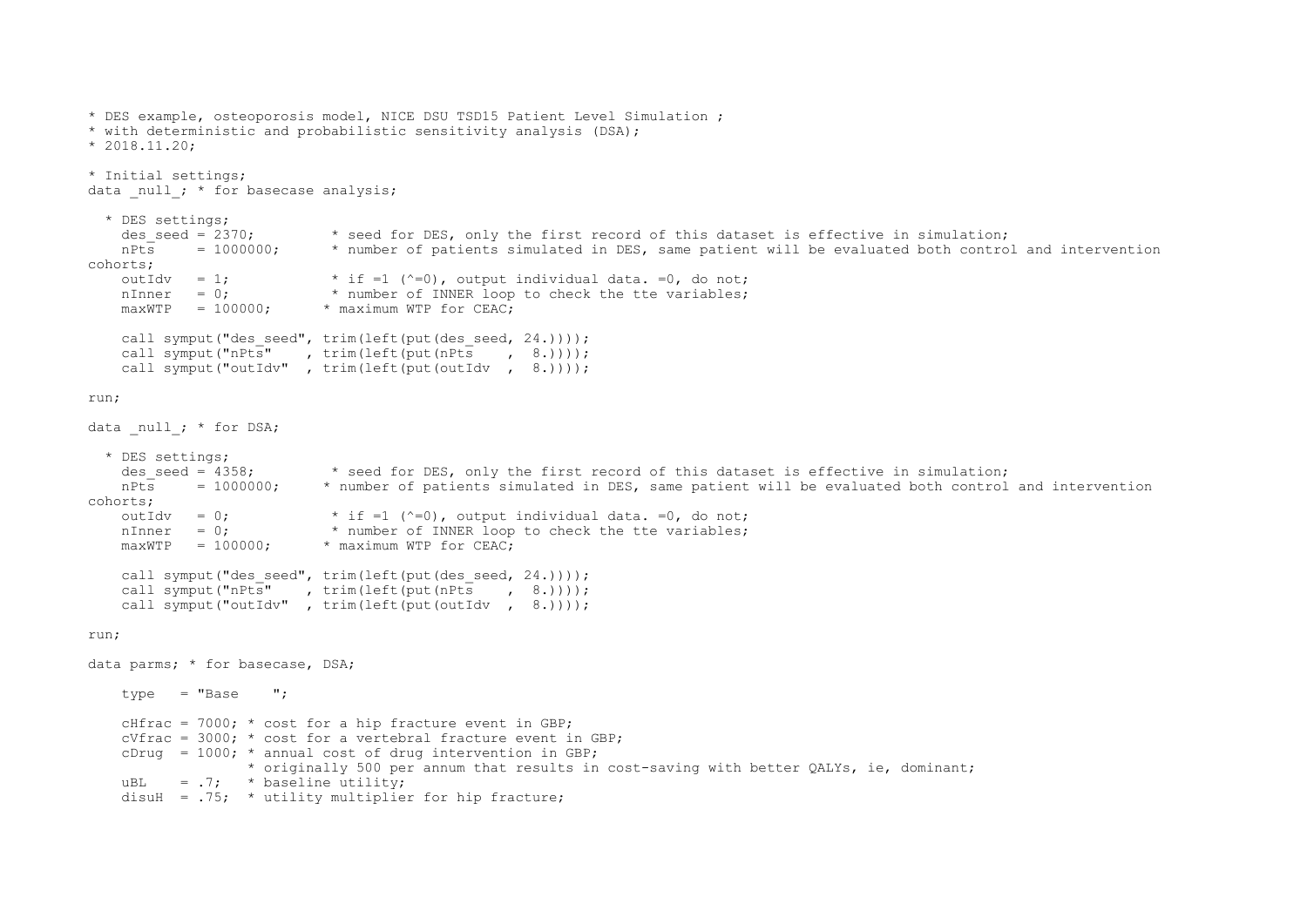```
 disuV1 = .9; * utility multiplier for 1st vertebral fracture;
    disuV2 = 1; \star utility multiplier for 2nd vertebral fracture; \star no decrease;
    wshape = 1.25; * parameter for time form baseline to hip fracture, shape parameter (alpha) of Weibull distribution;
                    * assume identical for hip and vertebral, originally 4 and 2, respectively;
     wscaleH = 10; * parameter for time form baseline to hip fracture, location parameter (beta) of Weibull distribution;
    wscaleV = 8; * parameter for time form baseline to vertebral fracture, location parameter of Weibull distribution;
    wshapeM = 1.3;
    wscaleM = 16;
    pDthH = .05; * probability for death due to hip fracture;rrH = .5; * treatment effect, accelerated factor of intervention for hip fracture;
    rrV1 = .5; * treatment effect, accelerated factor of intervention for 1st vertebral fracture;
    rrV2 = 1; * treatment effect, accelerated factor of intervention for 2nd vertebral fracture;
    hrzn = 30; * time horizon (years);
    Disc = .035; * annual discount rate;
    des seed = \&des seed:
    nPts = \omega Pts;outIdv = koutIdv:
run;
data parms; * for DSA;
   set parms;
   output;
  type = "DSA01"; value = cHfrac ; cHfrac = 4000; output; cHfrac = value;
  type = "DSA02"; \bar{ } value = cHfrac ; cHfrac = 10000; output; cHfrac = \bar{ } value;
  type = "DSA03"; \bar{v} value = cVfrac ; cVfrac = 2000; output; cVfrac = \bar{v}value;
type = "DSA04"; value = cVfrac ; cVfrac = 5000; output; cVfrac = value;
type = "DSA05"; value = uBL ; uBL = .6 ; output; uBL = value;
  type = "DSA06"; value = uBL ; uBL = .8 ; output; uBL = value;type = "DSA07"; \bar{v} value = disuH ; disuH = .65 ; output; disuH = \bar{v} value;
  type = "DSA08"; value = disuH ; disuH = .85 ; output; disuH = value;
  type = "DSA09"; value = disuv1; disuV1 = .8 ; output; disuV1 = value;
  type = "DSA10"; value = disuV1 ; disuV1 = .95 ; output; disuV1 = value;
type = "DSA11"; value = wshape ; wshape = 1 ; output; wshape = value;
type = "DSA12"; value = wshape ; wshape = 3 ; output; wshape = value;
  type = "DSA13"; \bar{v} value = wshapeM; wshapeM = 1 ; output; wshapeM = \bar{v} value;
  type = "DSA14"; \overline{\phantom{a}} value = wshapeM; wshapeM = 1.5; output; wshapeM = \overline{\phantom{a}} value;
  type = "DSA15"; \overline{\phantom{a}} value = wscaleM; wscaleM = 12 ; output; wscaleM = \overline{\phantom{a}} value;
  type = "DSA16"; \overline{v} value = wscaleM; wscaleM = 20 ; output; wscaleM = \overline{v} value;
  type = "DSA17"; \bar{v}value = pDthH ; pDthH = .01 ; output; pDthH = \bar{v}value;
  type = "DSA18"; \bar{v} value = pDthH ; pDthH = .1 ; output; pDthH = \bar{v} value;
  type = "DSA19", \quad value = r rH ; \quad r rH = .30 ; \quad output; \quad r rH = value;type = "DSA20"; \bar{v}value = rrH ; rrH = .75 ; output; rrH = \bar{v}value;
  type = "DSA21"; varV1 = rV1 ; rrV1 = .30 ; output; rrV1 = \overline{value};
  type = "DSA22"; \bar{v} value = rrV1 ; rrV1 = .75 ; output; rrV1 = \bar{v}alue;
   drop _:;
```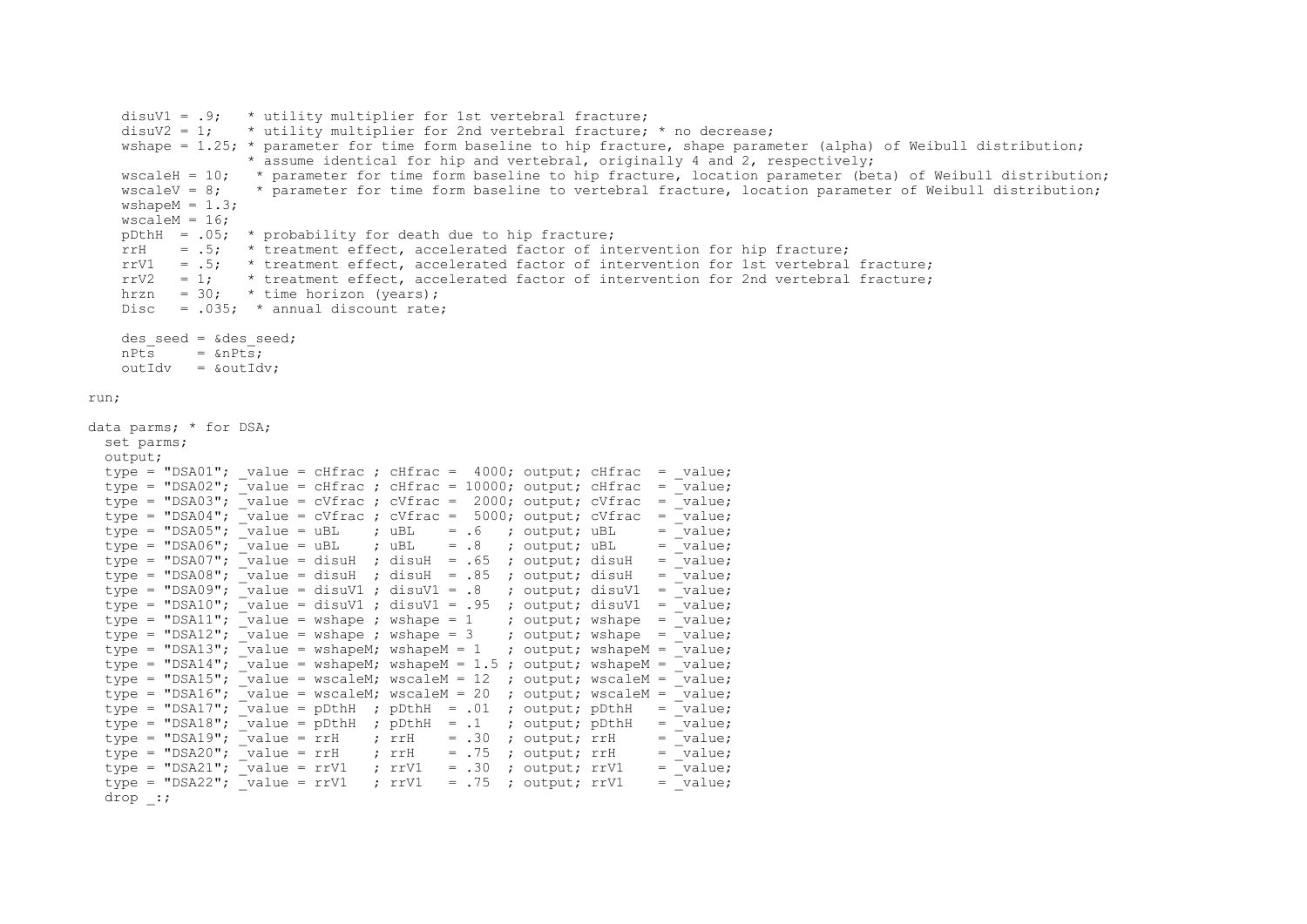data individual(keep = type i j tt : death Hfrac Hfrac Vfrac Death LY OALY dLY dOALY Cost dCostF dCostF CostI dCostI actual tt:) /\* for basecase, DSA\*/

summary (keep = type nPts mean: motality: inc: ICERqaly dICERqaly Quadrant dQuadrant);

```
call streaminit( \& des seed ); * seed for random number generator;
```
set parms;

```
iDisc = log(1 + Disc); * instantaneous equivalent of the annual discount rate, see NICE DSU TSD15;
```

```
array cInt{2}; cInt{1} = 0; cInt{2} = cDrug; * cost for intervention;
array tte{2, 5}; * random variable (1 to 4 for time to death, hip, 1st and 2nd vert frac, and 5 for death due to hip frac);
array mean LY{2}: * mean life years without discounting:
array mean \text{DLY}\{2\}; * mean life years with discounting;
array mean QALY{2}; * mean QALY without discounting;
\overline{\text{array}} mean\overline{\text{DQALY}}{2}; * mean QALY with discounting;
array mean Cost\{2\}; * mean Cost without discounting;
\arctan mean\overline{DCost}\: * mean Cost with discounting;
array mean_CostF{2}; * mean Cost for fractures without discounting;<br>array meanDCostF{2}; * mean Cost for fractures with discounting;
array meanDCostF{2}; * mean Cost for fractures with
array mean CostI{2}; * mean Cost for interventions without discounting;
array meanDCost1{2}; * mean Cost for interventions with discounting;
array meanHfrac\{2\}; * mean number of hip fractures;
array meanVfrac{2}; * mean number of vertebral fractures;
array Motality\{2\}; * percentage of dead during time horizon;
i = .; * i for patients pair;
do j = 1 to 2; * j for interventions, 1 control, 2 drug intervention;
  mean LY{j} = 0; meanDLY{j} = 0; mean OALY{j} = 0; meanDOALY{j} = 0;
  mean<sup>\overline{\text{Cost}}{j} = 0; meanDCost{j} = 0; mean CostF{j} = 0; meanDCostF{j} = 0; mean CostI{j} = 0; meanDCostI{j} = 0;</sup>
  mean\overline{H}frac{j} = 0; meanVfrac{j} = 0; Motality{j} = 0;
 end;
do i = 1 to nPts; * loop for a pair of patients for control and intervention with same random numbers for time-to-events;
   * generating patient specific time-to-event random numbers, and applying treatment effects of drug intervention;
   * control cohort;
  tte\{1, 1\} = rand("weibull", wshapeM, wscaleM); * time to death;
  tte\{1, 2\} = rand("weibull", wshape, wscaleH); * time to hip fracture;
  tte\{1, 3\} = rand("weibull", wshape, wscaleV); * time to 1st vertebral fracture;
  tte{1, 4} = rand("weibull", wshape, wscaleV); * time to 2nd vertebral fracture from 1st vertebral facture;
  tte\{1, 5\} = rand ("binomial", pDthH, 1); * death due to hip fracture;
```

```
 * drug intervention cohort;
```
run;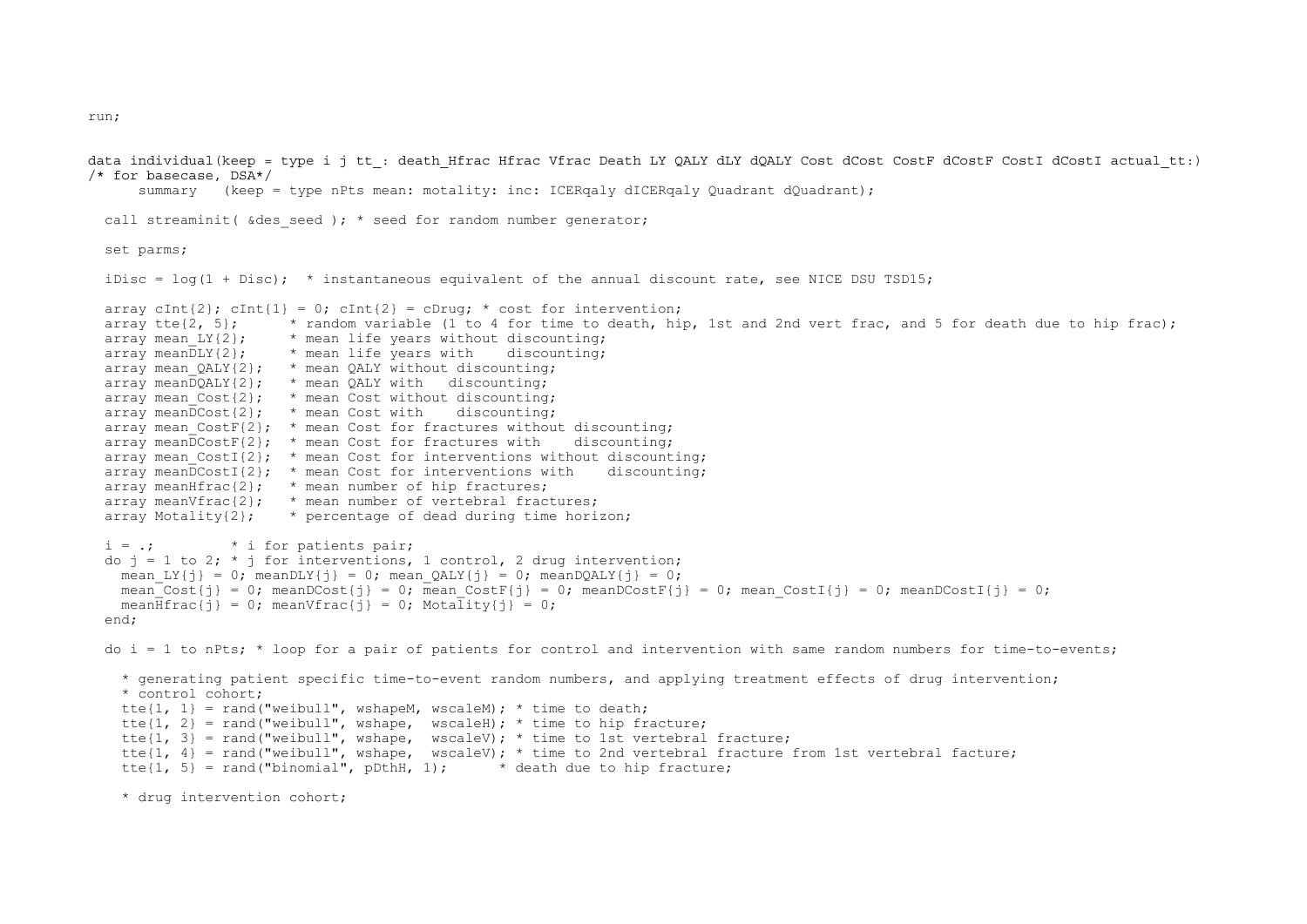```
tte\{2, 1\} = tte\{1, 1\};
   tte\{2, 2\} = tte\{1, 2\} / rrH;
   tte\{2, 3\} = tte\{1, 3\} / rrV1;
   tte{2, 4} = tte{1, 4} / rrV2 + tte{2, 3}; * time from baseline to 2nd vertebral fracture;
   tte\{2, 5\} = tte\{1, 5\};
    * control cohort;
   tte{1, 4} = tte{1, 3} + tte{1, 4}; \star time from baseline to 2nd vertebral fracture;
   do j = 1 to 2; * loop for intervention, examining a pair of patients for control and drug intervention;
     Utility = uBL:
     LY = 0; dLY = 0; QALY = 0; dQALY = 0; Cost = 0; dCost = 0; CostF = 0; dCostF = 0; CostI = 0; dCostI = 0; Death = 0; Hfrac = 0;
Vfrac = 0:
      * time of the 1st event;
     current = 0; \bullet time variable indicates PREVIOUS event;
     next = min(tte{j, 1}, tte{j, 2}, tte{j, 3}, tte{j, 4}); * time variable indicates NEXT event;
     do until (Death = 1 or next >= hrzn); * loop until death or reach time horizon, examining event history of a patient;
       if next = tte\{i, 1\} then do; * death;
         Death = 1;
         LY = LY + (next - current);
          OALY = OALY + Utility * (next - current);dLY = dLY + 1 / (-iDisc) * (exp(-iDisc * next) - exp(-iDisc * current)); * continuous discount, see NICE DSU
TSD15;
         dQALY = dQALY + Utility / (-iDisc) * (exp(-iDisc * next) - exp(-iDisc * current));tte{i, 1} = tte{i, 1} + 10000; * mark event happened;
        end;
       else if next = tte\{i, 2\} then do; * hip fracture;
         Hfrac = 1:
         if tte{j, 5} = 1 then Death = 1; * hip fracture results in death;
         LY = LY + (next - current);
          OALY = QALY + Utility * (next - current);
         dLY = dLY + 1 / (-iDisc) * (exp(-iDisc * next) - exp(-iDisc * current));dQALY = dQALY + Utility / (-iDisc) * (exp(-iDisc * next) - exp(-iDisc * current));
         CostF = CostF + cHfracdCostF = dCostF + cHfrac / (1 + Disc) ** next;
         Utility = Utility * disuH;
         tte{i, 2} = tte{i, 2} + 10000; * mark event happened;
        end;
       else if next = tte\{\dagger, 3\} then do; * 1st vert fracture;
        Vfrac = Vfrac + 1:
```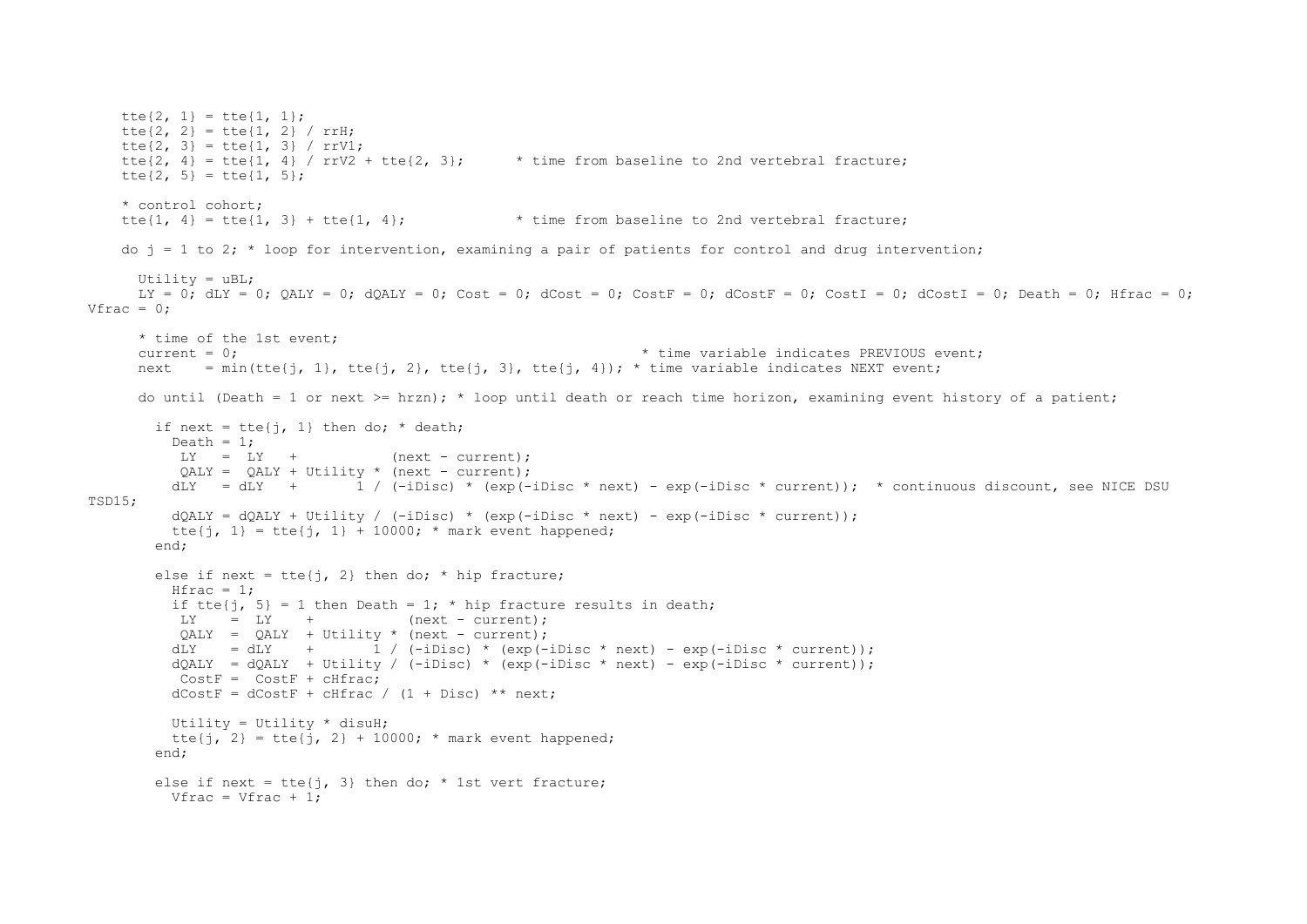```
LY = LY + (next - current);
    OALY = OALY + Utility * (next - current);dLY = dLY + \frac{1}{1} / (-iDisc) * (exp(-iDisc * next) - exp(-iDisc * current));
   dOALY = dOALY + Utility / (-iDisc) * (exp(-iDisc * next) - exp(-iDisc * current));
    CostF = CostF + cVfracdCostF = dCostF + cVfrac / (1 + Disc) * mext; Utility = Utility * disuV1;
   tte\{j, 3\} = tte\{j, 3\} + 10000; * mark event happened;
  end;
  else if next = tte\{\dagger, 4\} then do; * 2nd vert fracture;
   Vfrac = Vfrac + 1;
    LY = LY + (next - current);
    QALY = QALY + Utility * (next - current);dLY = dLY + 1 / (-iDisc) * (exp(-iDisc * next) - exp(-iDisc * current));
   dOALY = dOALY + Utility / (-iDisc) * (exp(-iDisc * next) - exp(-iDisc * current));
    CostF = CostF + cVfrac{1}{2}dCostF = dCostF + cVfrac / (1 + Disc) * mext; Utility = Utility * disuV2;
   tte{j, 4} = tte{j, 4} + 10000; * mark event happened;
  end;
   * next event;
  current = next:next = min(tte{j, 1}, tte{j, 2}, tte{j, 3}, tte{j, 4});
end; * this patient loop;
if Death = 0 then do; * survive until the end of time horizon;
    next = hrzn;
    LY = LY + (next - current);
    QALY = QALY + Utility * (next - current);dLY = dLY + 1 / (-iDisc) * (exp(-iDisc * next) - exp(-iDisc * current));
   dOALY = dOALY + Utility / (-iDisc) * (exp(-iDisc * next) - exp(-iDisc * current));
 end; 
do k = 1 to 4; if tte{j, k} >= 10000 then tte{j, k} = tte{j, k} - 10000; end; * restore to original value;
 * cost for intervention (constant overtime until death);
CostI = cInt[i] * LY;dCostI = cInt\{\hat{i}\} / (-iDisc) * (exp(-iDisc * current) - exp(-iDisc * 0));
Cost = CostF + CostI;dCost = dCostF + dCostI;
 * accumulate costs, LYs, QALYs, number of events;
```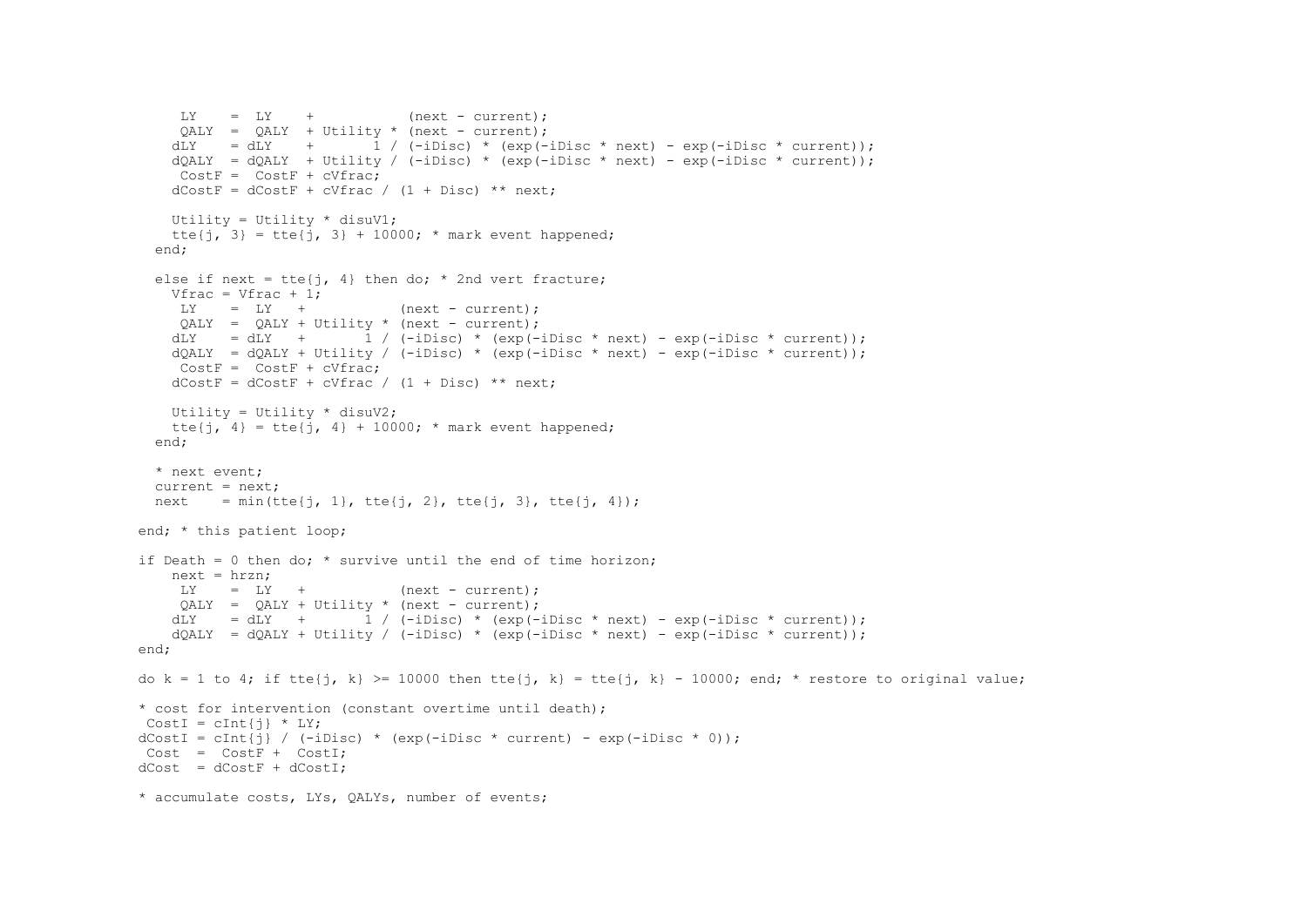```
mean CostF{i} = mean CostF{i} + CostF / nPts;
    mean\overline{DC}costF\{\overline{i}\} = mean\overline{DC}ostF\{\overline{i}\} + dCostF / nPts;
    mean CostI{j} = mean CostI{j} + CostI / nPts;
    mean\overline{DCostI\{i\}} = mean\overline{DCostI\{i\}} + dCostI / nPts;mean LY{j} = mean LY{j} + LY / nPts;
    mean\overline{DLY}\left\{\frac{1}{1}\right\} = mean\overline{DLY}\left\{\frac{1}{1}\right\} + dLY / nPts;
    mean QALY{j} = mean QALY{j} + QALY / nPts;
    meanDQALY{j} = meanDQALY{j} + dQALY / nPts;
    meanHfrac{j} = meanHfrac{j} + Hfrac / nPts;
    meanVfrac{\{i\}} = meanVfrac{\{i\}} + Vfrac / nPts;
    Motality = Motality\{j\} + Death / nPts;
     * output individual patient data;
     if outIdv not= 0 then do;
        * individual time to event data simulated;
      tt death = tte{j, 1};
      ttHfracHfrac= tte{i}, 2};
      tt Vfrac1 = tte{i, 3};
      tt Vfrac2 = tte{i, 4};
       death Hfrac = tte\{j, 5\}; * time of event actually happened;
       if Death not = 1 then actual_tt_death = hrzn; * tempolary set time horizon;<br>else if death Hfrac = 0 then actual_tt_death = tt_death;
                                            then actual^-tt<sup>-</sup>death = tt_death;
       else \overline{a} actual tt death = min(tt death, tt Hfrac);
      if tt Hfrac \leq actual tt death then actual tt Hfrac = tt Hfrac ; else actual tt Hfrac = .;
      if tt<sup>T</sup>Vfrac1 \leq actual<sup>-tt</sup> death then actual<sup>-tt-</sup>Vfrac1 = tt<sup>T</sup>Vfrac1; else actual<sup>-tt-</sup>Vfrac1 = .;
      if tt<sup>-</sup>Vfrac2 <= actual<sup>-tt-</sup>death then actual<sup>-tt-</sup>Vfrac2 = tt<sup>-</sup>Vfrac2; else actual<sup>-tt-</sup>Vfrac2 = .;
      if Death not = 1 \overline{a} then actual to death = \overline{a}; * alive at the end of time horizon;
       output individual;
     end; 
   end; * Tx loop;
 end; * patient repeats;
do j = 1 to 2; * sum cost for fractures and intervention;
  mean Cost{j} = mean CostF{j} + mean CostI{j};
  meanDCost{i} = meanDcost[i] + meanDcost[i];
 end;
 * incremental QALYs and costs;
inc QALY = mean QALY{2} - mean QALY{1};
```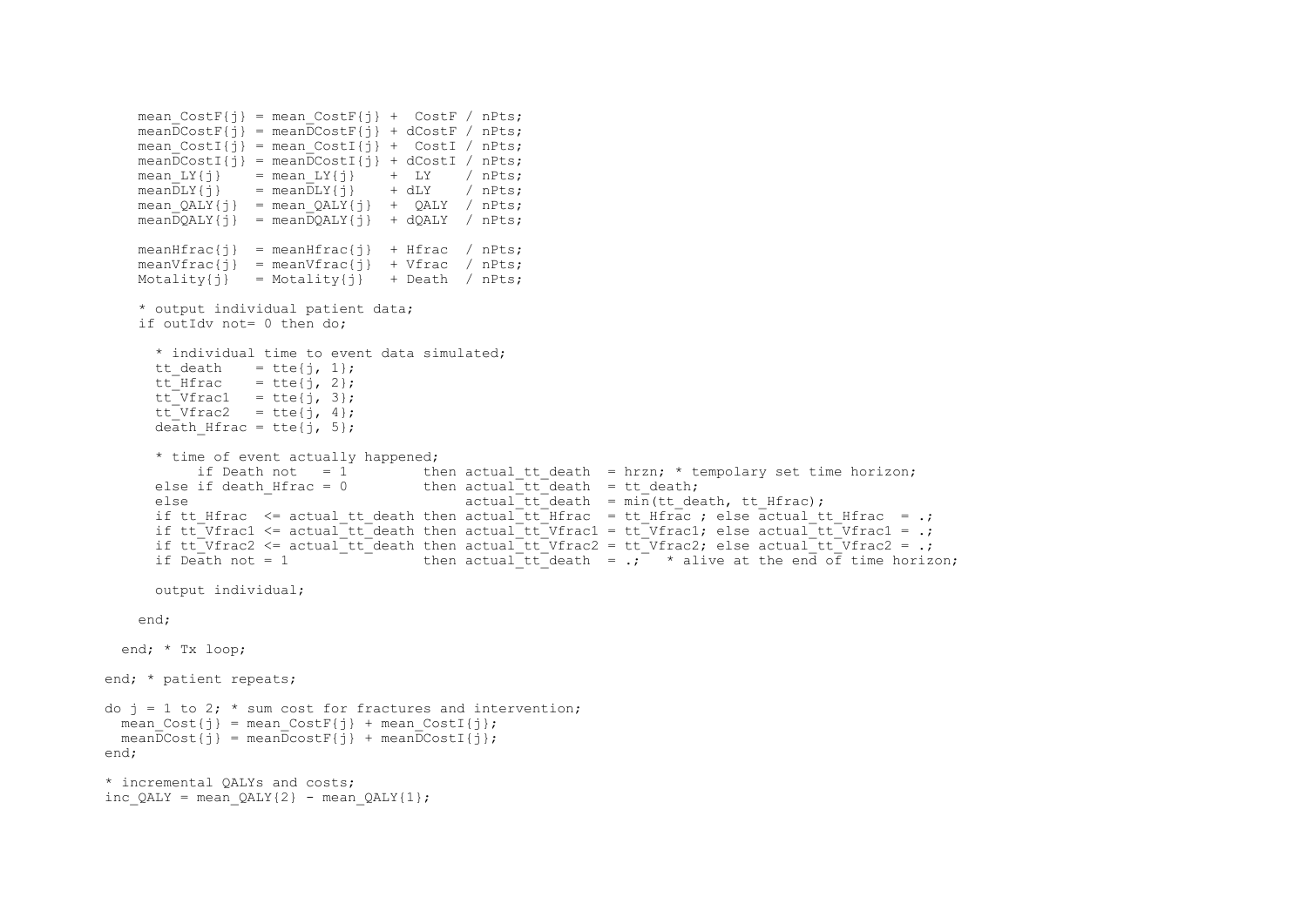```
inc Cost = mean Cost\{2\} - mean Cost\{1\};inc\overline{DOALY} = mean\overline{DOALY}{2} - meand\overline{OOLY}{1};
  incDCost = meanDCost{2} - meanDCost{1}; * ICER as cost per QALYs;
   Q = 1 * (inc Cost > = 0) * (inc QALY > = 0)+ 2 * (inc Cost >= 0 ) * (inc_OALY < 0)
       + 3 * (inc \circ Cost \leq 0) * (inc \circ QALY \leq 0)+ 4 * (inc Cost < 0) * (inc OALY > = 0);
  dQ = 1 * (incDCost \ge 0) * (incDQALY \ge 0)+ 2 * (incDCost \ge 0) * (incDOALY < 0)+ 3 * (incDCost < 0 ) * (incDQALY < 0)+ 4 * (incDCost < 0 ) * (incDQALY >= 0);
  if Q = 1 then ICERgaly = (mean Cost{2} - mean Cost{1}) / (mean QALY{2} - mean QALY{1}); else ICERgaly = .;
  if dQ = 1 then dICERqaly = (mean\overline{D}cost{2} - mean\overline{D}cost{1}) / (mean\overline{D}QALY{2} - mean\overline{D}QALY{1}); else dICERqaly = .;
   select ( Q);
    when (1) Quadrant = "1 ";when (2) Ouadrant = "2 (dominated) ";
    when (3) Ouadrant = "3 (low cost & eff.)";
    when (4) Ouadrant = "4 (DOMINANT) ";
     otherwise Quadrant = ". (something wrong)";
   end;
  select (dQ);
    when (1) dOuadrant = "1 '';
    when (2) dQuadrant = "2 (dominated) ";
    when (3) dQuadrant = "3 (low cost \& eff.)";
    when (4) dOuadrant = "4 (DOMINANT)
     otherwise dQuadrant = ". (something wrong)";
   end;
   output summary;
run;
* for Base;
title1 "DES example: model parameters";
proc transpose data=parms out=parms2; run;
proc print data=parms2; run;
title1 "DES example: summary results";
proc transpose data=summary(obs=30) out=summary2; run;
proc print data=summary2; run;
* IF outIdy = 1:
```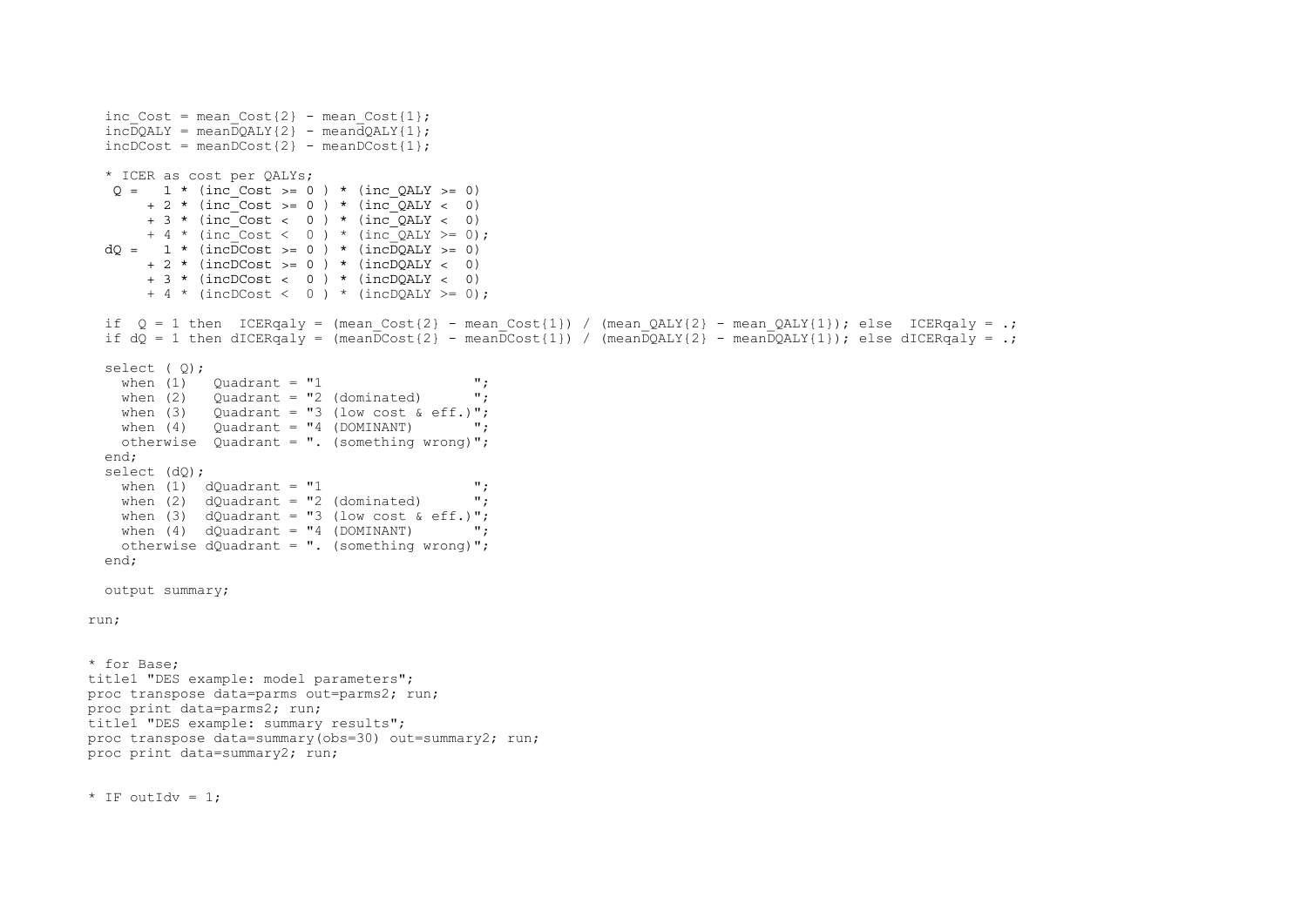```
title1 "DES example: simulated individual patient, first 10 patients";
proc print data=individual(obs=20); run;
data individual2; set individual(obs=40); if actual tt death = . then actual tt death = 100; if tt death > 30 then tt death = .; run;
proc sql; create index j on individual2; quit;
title1 "DES example: simulated individual patient, first 20 patients";
proc sgpanel data=individual2;
   panelby j / colums = 2; label j = "Treatment strategy";
   hbarparm category = i response = actual tt death / barwidth=.5 legendlabel = "Survival";
   rowaxis type = discrete grid label = "Patient Number";
   colaxis type = linear grid label = "Years" values=(0 \text{ to } 30 \text{ by } 5);
   scatter X = tt Hfrac Y = i / legendlabel = "Hip fracture (unhappend)" markerattrs = (symbol = triangle size
= 9 color = red);
   scatter X = actual tt Hfrac Y = i / legendlabel = "Hip fracture" markerattrs = (symbol = trianglefilled size
= 9 color = red):
   scatter X = tt Vfrac1 Y = i / legendlabel = "Vertebral fracture 1 (unhappend)" markerattrs = (symbol = triangle size
= 9 color = blue);
   scatter X = actual tt Vfrac1 Y = i / legendlabel = "Vertebral fracture 2" markerattrs = (symbol = trianglefilled size
= 7 color = blue);
   scatter X = tt Vfrac2 Y = i / legendlabel = "Vertebral fracture 2 (unhappend)" markerattrs = (symbol = triangle size
= 9 color = |reen) :
   scatter X = actual tt Vfrac2 Y = i / legendlabel = "Vertebral fracture 1" markerattrs = (symbol = trianglefilled size
= 7 color = green);
   scatter X = tt death Y = i / legendlabel = "Death (unhappend)" markerattrs = (symbol = circle size
= 9 color = black):
   scatter X = actual tt death Y = i / legendlabel = "Death" markerattrs = (symbol = circlefilled size
= 7 color = black):
run; 
* for DSA;
data tornado;
 merge parms summary(keep = type ICERgaly dICERgaly);
  length parameter $8.;
  array ICER{2};
  array dICER{2};
   retain i ICER: dICER:;
  if n = 1 then do;
   i = 1;
   call symput("base ICER", trim(left(put( ICERqaly, 12.2))));
   call symput("baseDICER", trim(left(put(dICERqaly, 12.2))));
    output;
  end;
   else do;
         if type in ("DSA01", "DSA02") then parameter = "cHfrac";
    else if type in ("DSA03", "DSA04") then parameter = "cVfrac";
   else if type in ("DSA05", "DSA06") then parameter = "uBL";
    else if type in ("DSA07", "DSA08") then parameter = "disuH";
```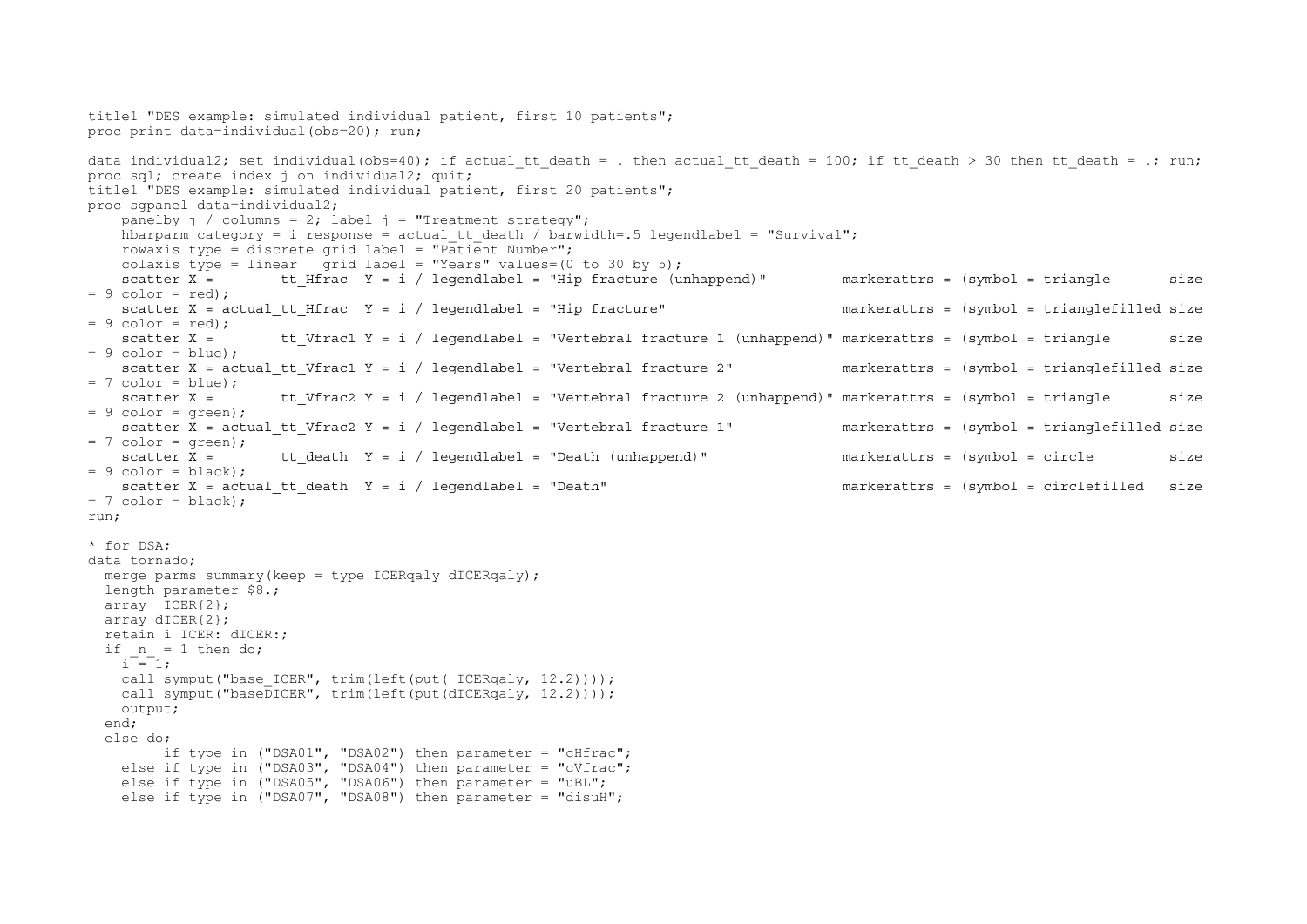```
else if type in ("DSA09", "DSA10") then parameter = "disuV1";
    else if type in ("DSA11", "DSA12") then parameter = "wshape";
    else if type in ("DSA13", "DSA14") then parameter = "wshapeM";
    else if type in ("DSA15", "DSA16") then parameter = "wscaleM";
    else if type in ("DSA17", "DSA18") then parameter = "pDthH";
    else if type in ( "DSA19", "DSA20") then parameter = "rrH";
    else if type in ("DSA21", "DSA22") then parameter = "rrV1";
    ICER(i) = ICERqaly;dICER(i) = dICERqaly;if i = 1 then i = 2;
     else do;
      Length = abs(ICER{1} - ICER{2});
     dLength = abs(dICER\{1\} - dICER\{2\});
     output:
     i = 1;
     end;
  end;
run;
proc sort data=tornado out= tornado; by descending Length; run;
proc sort data=tornado out=dtornado; by descending dLength; run;
title1 "DES example: DSA model parameters";
proc transpose data=parms out=parms2; run;
proc print data=parms2; run;
title1 "DES example: DSA summary results";
proc transpose data=summary(obs=30) out=summary2; run;
proc print data=summary2; run;
title1 "DES example: DSA Tornado diagram";
proc sgplot data = tornado;
  label ICER1 = "ICER with LOWER parameter value" ICER2 = "ICER with HIGHER parameter value";
   hbar parameter / response = ICER1 datalabel baseline = \&base ICER;
  hbar parameter / response = ICER2 datalabel baseline = \&\text{base} ICER;
    yaxis discreteorder = data;
  xaxis grid display = (nolabel);
   refline 0 / axis = x; footnote j=right "Base case ICER = &base_ICER";
run; quit;
proc sgplot data = dtornado;
   label dICER1 = "discounted ICER with LOWER parameter value" dICER2 = "discounted ICER with HIGHER parameter value";
  hbar parameter / response = dICER1 datalabel baseline = \&baseDICER;
   hbar parameter / response = dICER2 datalabel baseline = \&baseDICER;
    yaxis discreteorder = data;
   xaxis grid display = (nolabel);
   refline 0 / axis = x; footnote j=right "Base case ICER = &baseDICER";
```